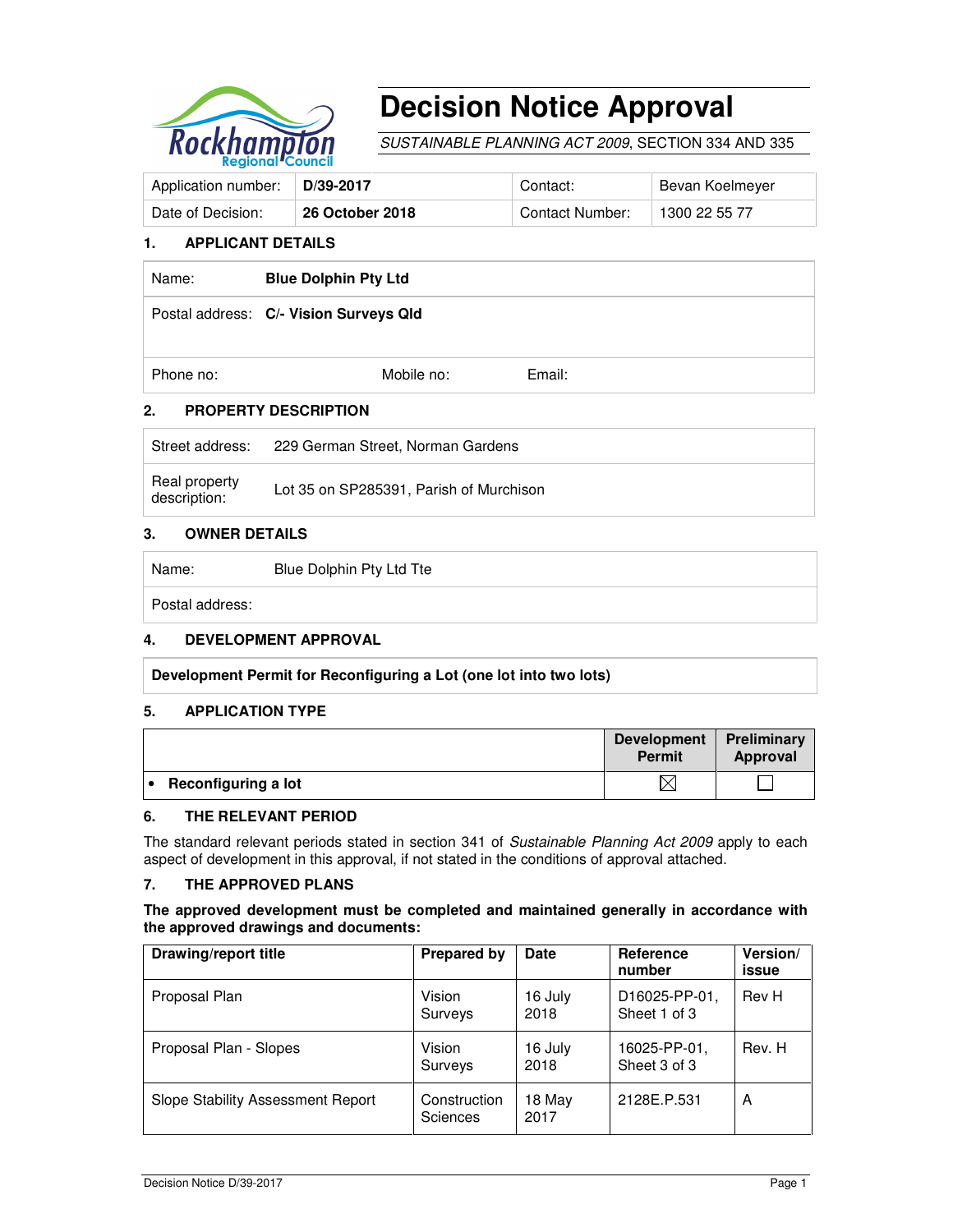| Concept General Arrangement Plan                                                                                  | Premise           | 13<br>December<br>2017  | VIS-0018,<br><b>SKC006</b>                             | Rev. 1 |
|-------------------------------------------------------------------------------------------------------------------|-------------------|-------------------------|--------------------------------------------------------|--------|
| Stormwater Management Plan                                                                                        | Premise           | 8 February<br>2018      | VIS0018, R01                                           | Rev. B |
| Environmental & Bushfire Review<br>(Management and Mitigation<br>Measures)                                        | Vision<br>Surveys | 9 February<br>2017      | $16025 -$<br>Environmental &<br><b>Bushfire Review</b> | Rev. A |
| Bushfire Hazard Assessment-<br>Response to Further Information<br>Request (Management and Mitigation<br>Measures) | F <sub>2</sub> M  | 21<br>September<br>2018 |                                                        |        |
| Figure 4: Bushfire Attack Level and<br><b>Asset Protection Zone</b>                                               | F <sub>2</sub> M  | 21<br>September<br>2018 | QEJ18084                                               | Rev. A |
| Bushfire Advice - Figure 2: Observed<br><b>Vegetation Communities</b>                                             | F <sub>2</sub> M  | 2 July 2018             | QEJ18084                                               | Rev. A |

#### **8. FURTHER DEVELOPMENT PERMITS REQUIRED**

| Type of development permit required | Subject of the required development permit |
|-------------------------------------|--------------------------------------------|
| <b>Operational Works</b>            | Access Works<br>Water Works                |
|                                     |                                            |

#### **9. SUPERSEDED PLANNING SCHEME YES**

## **10. REFERRAL AGENCIES NIL**

#### **11. RIGHTS OF APPEAL**

Rights of appeal in relation to this application are attached.

### **12. WHEN THE DEVELOPMENT APPROVAL TAKES EFFECT**

This development approval takes effect:

- From the time the decision notice is given – if there is no submitter and the applicant does not appeal the decision to the court.

#### Or

- When the submitter's appeal period ends – if there is a submitter and the applicant does not appeal the decision to the court.

Or

- Subject to the decision of the court, when the appeal is finally decided – if an appeal is made to the court.

This approval will lapse unless substantially commenced within the above stated relevant periods (refer to sections 339 and 340 of Sustainable Planning Act 2009 for further details).

#### **13. ASSESSMENT MANAGER**

| Name: | Tarnya Fitzgibbon<br><b>COORDINATOR</b> | Signature: | Date: 30 October 2018 |
|-------|-----------------------------------------|------------|-----------------------|
|       | <b>DEVELOPMENT ASSESSMENT</b>           |            |                       |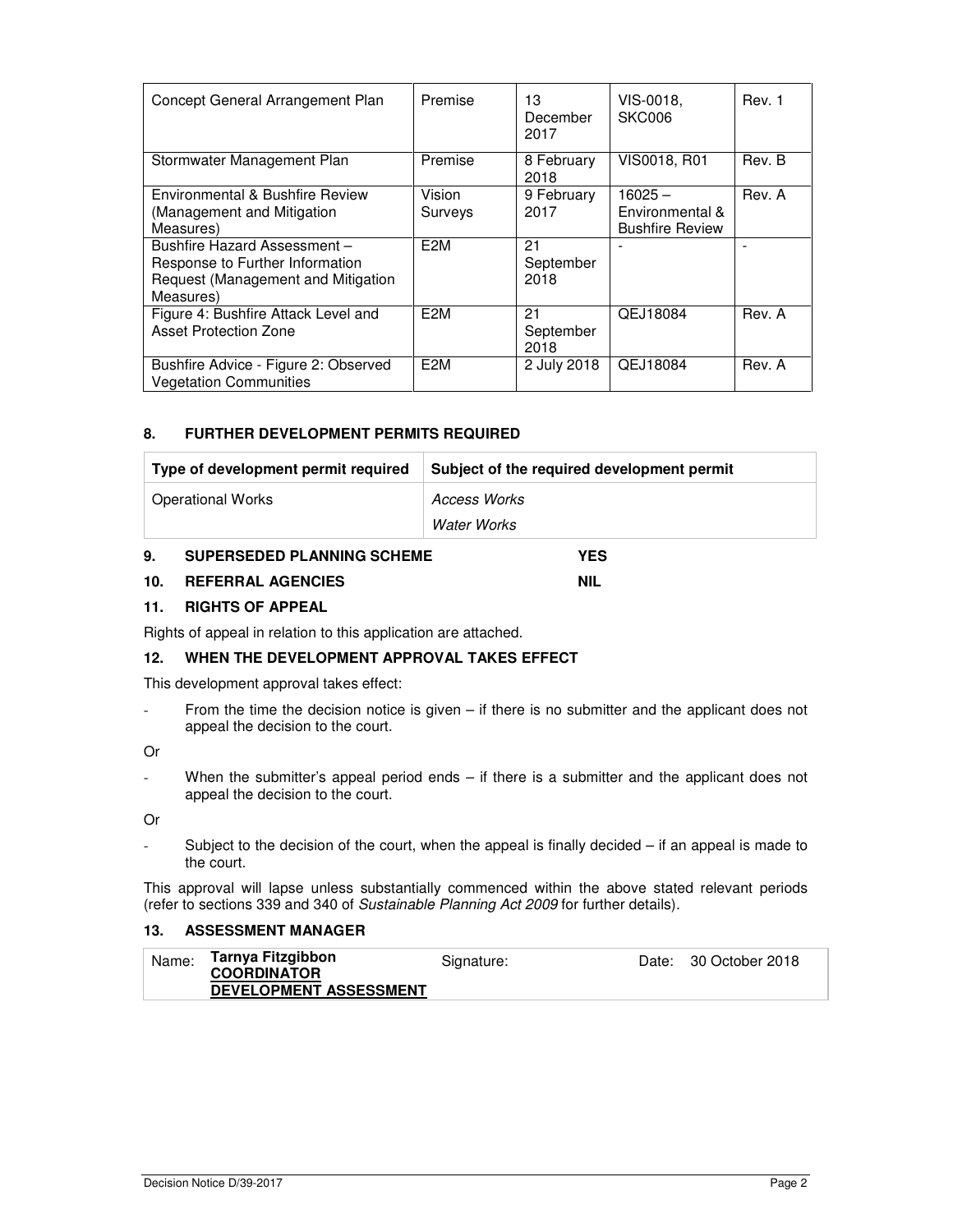

**Rockhampton Regional Council Conditions**

SUSTAINABLE PLANNING ACT 2009, SECTION 335

## 1.0 ADMINISTRATION

- 1.1 The Developer and his employee, agent, contractor or invitee is responsible for ensuring compliance with the conditions of this development approval.
- 1.2 Where these Conditions refer to "Council" in relation to requiring Council to approve or to be satisfied as to any matter, or conferring on the Council a function, power or discretion, that role may be fulfilled in whole or in part by a delegate appointed for that purpose by the Council.
- 1.3 All conditions, works, or requirements of this development approval must be undertaken, completed, and be accompanied by a Compliance Certificate for any operational works required by this development approval:
	- 1.3.1 to Council's satisfaction;
	- 1.3.2 at no cost to Council; and
	- 1.3.3 prior to the issue of the Survey Plan Approval Certificate,

unless otherwise stated.

- 1.4 Infrastructure requirements of this development approval must be contributed to the relevant authorities, where applicable, at no cost to Council, prior to the issue of the Survey Plan Approval Certificate, unless otherwise stated.
- 1.5 The following further Development Permits must be obtained prior to the commencement of any works associated with their purposes:
	- 1.5.1 Operational Works:
		- (i) Access Works; and
		- (ii) Water Works.
- 1.6 All works must be designed, constructed and maintained in accordance with the relevant Council policies, guidelines and standards, unless otherwise stated.
- 1.7 All engineering drawings/specifications, design and construction works must be in accordance with the requirements of the relevant Australian Standards and must be approved, supervised and certified by a Registered Professional Engineer of Queensland.
- 1.8 A Community Management Statement in accordance with the approved site layout plan (refer to condition 2.1) must be submitted and signed by Council prior to the issue of the Survey Plan Approval Certificate.
- 1.9 Street numbering for the development must be in accordance with Australian/New Zealand Standard for Rural and Urban Addressing (AS4819:2011).

Note: Council will allocate street numbering to the development in accordance with this standard at the time of issuing the Survey Plan Approval Certificate.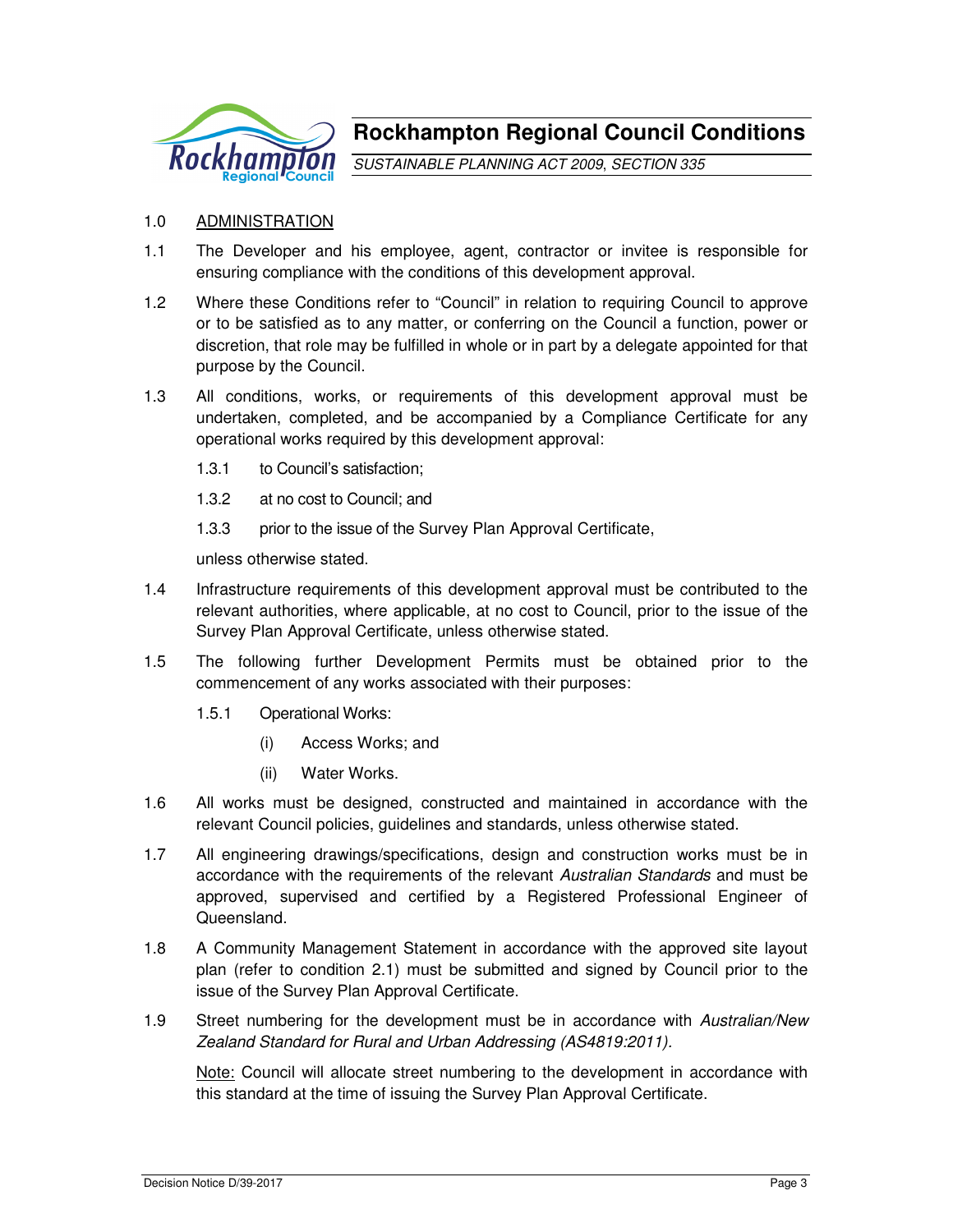# 2.0 APPROVED PLANS AND DOCUMENTS

2.1 The approved development must be completed and maintained generally in accordance with the approved plans and documents, except where amended by any condition of this development approval:

| <b>Drawing/report title</b>                                                                                              | Prepared<br>by            | <b>Date</b>             | <b>Reference</b><br>number                             | Version/<br>issue |
|--------------------------------------------------------------------------------------------------------------------------|---------------------------|-------------------------|--------------------------------------------------------|-------------------|
| Proposal Plan                                                                                                            | Vision<br>Surveys         | 16 July<br>2018         | D16025-PP-01,<br>Sheet 1 of 3                          | Rev H             |
| Proposal Plan - Slopes                                                                                                   | Vision<br>Surveys         | 16 July<br>2018         | 16025-PP-01,<br>Sheet 3 of 3                           | Rev. H            |
| <b>Slope Stability Assessment</b><br>Report                                                                              | Constructio<br>n Sciences | 18 May<br>2017          | 2128E.P.531                                            | A                 |
| <b>Concept General Arrangement</b><br>Plan                                                                               | Premise                   | 13<br>December<br>2017  | VIS-0018.<br><b>SKC006</b>                             | Rev. 1            |
| Stormwater Management Plan                                                                                               | Premise                   | 8 February<br>2018      | VIS0018, R01                                           | Rev. B            |
| Environmental & Bushfire<br>Review (Management and<br>Mitigation Measures)                                               | Vision<br>Surveys         | 9 February<br>2017      | $16025 -$<br>Environmental &<br><b>Bushfire Review</b> | Rev. A            |
| Bushfire Hazard Assessment-<br>Response to Further Information<br>Request (Management and<br><b>Mitigation Measures)</b> | E <sub>2M</sub>           | 21<br>September<br>2018 |                                                        |                   |
| Figure 4: Bushfire Attack Level<br>and Asset Protection Zone                                                             | E <sub>2</sub> M          | 21<br>September<br>2018 | QEJ18084                                               | Rev. A            |
| Bushfire Advice - Figure 2:<br><b>Observed Vegetation</b><br>Communities                                                 | E <sub>2M</sub>           | 2 July 2018             | QEJ18084                                               | Rev. A            |

- 2.2 Where there is any conflict between the conditions of this development approval and the details shown on the approved plans and documents, the conditions of this development approval must prevail.
- 2.3 Where conditions require the above plans or documents to be amended, the revised document(s) must be submitted for approval by Council prior to the submission of an application for a Development Permit for Operational Works.

# 3.0 ACCESS WORKS

- 3.1 A Development Permit for Operational Works (access works) must be obtained prior to the commencement of any access works required by this development approval.
- 3.2 All access works must be designed and constructed in accordance with the approved plans (refer to condition 2.1), and Capricorn Municipal Development Guidelines, and the provisions of a Development Permit for Operational Works (access works).
- 3.3 All vehicular access to and from proposed Lot 1 and 2 (inclusive) must be via the proposed common property only. Direct vehicular access via existing fire trails is prohibited.
- 3.4 A four (4) metre wide shared concrete driveway, shared vehicle turning area and two (2) 2.5 metre wide concrete driveways for independent lot access, must be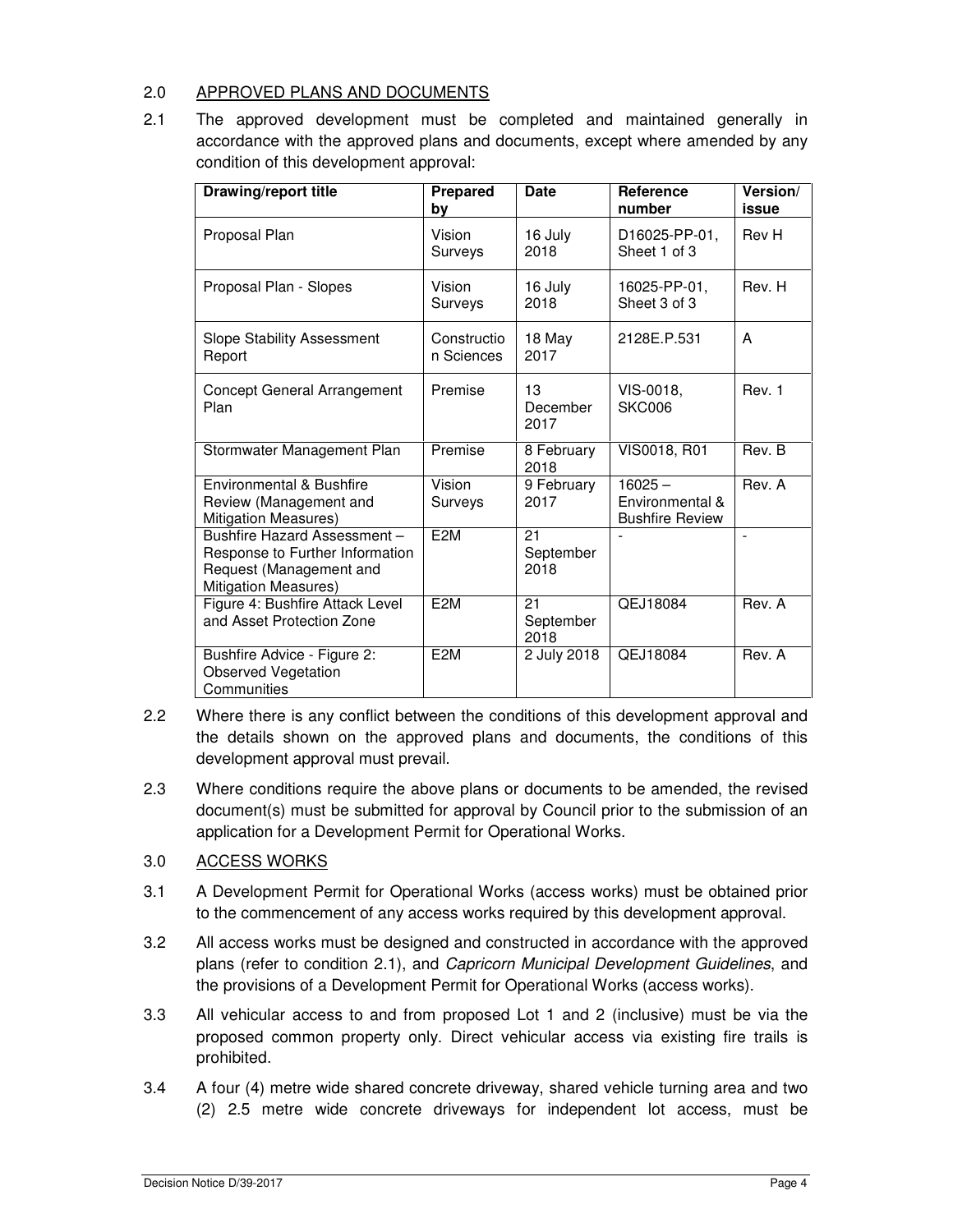constructed within the common property in accordance with the approved plans (refer to condition 2.1).

3.5 A five (5) metre wide concrete access driveway must be constructed within the German Street road reserve and to provide a two-way driveway, must extend a minimum of ten (10) metres within the access handle of the common property.

# 4.0 SEWERAGE WORKS

- 4.1 All sewerage works must be designed and constructed in accordance with the approved plans (refer to condition 2.1), Capricorn Municipal Development Guidelines, Water Supply (Safety and Reliability) Act 2008, and Plumbing and Drainage Act 2002.
- 4.2 The development must be connected to Council's reticulated sewerage network via a 'special sewerage arrangement'.

Note: Some areas of proposed Lot 1 may not be able to connect into Council's reticulated sewerage network as a gravity service connection. In this case a private sewerage pump must be installed.

4.3 The existing sewerage connection point located within the common property must be retained to service the development.

# 5.0 WATER WORKS

- 5.1 A Development Permit for Operational Works (water works) must be obtained prior to the commencement of any water works required by this development approval.
- 5.2 All water works must be designed and constructed in accordance with the approved plans (refer to condition 2.1), Capricorn Municipal Development Guidelines, Water Supply (Safety and Reliability) Act 2008, and Plumbing and Drainage Act 2002 and the provisions of a Development Permit for Operational Works (water works).
- 5.3 All lots within the development must be connected to Council's reticulated water network.
- 5.4 A 100 millimeter diameter water main must be constructed and must extend approximately 50 metres along the alignment of the common property and be installed with a Fire Hydrant. This non-trunk infrastructure is conditioned under section 665 of the Sustainable Planning Act 2009.
- 5.5 An easement must be granted to Council for maintenance of the water main and fire hydrant. The easement must be a minimum width of 5 metres in accordance with the Capricorn Municipal Development Guidelines.
- 5.6 The existing water connection point(s) must be disconnected. Two (2) new water connection points must be provided for proposed Lot 1 and 2 from the proposed 100 millimetre diameter water main.

## 6.0 STORMWATER WORKS

- 6.1 All stormwater drainage works must be designed and constructed in accordance with the approved plans (refer to condition 2.1), Queensland Urban Drainage Manual, Capricorn Municipal Development Guidelines, and sound engineering practice.
- 6.2 All stormwater must drain to a demonstrated lawful point of discharge and must not adversely affect surrounding land or infrastructure in comparison to the predevelopment conditions, including but not limited to blocking, altering or diverting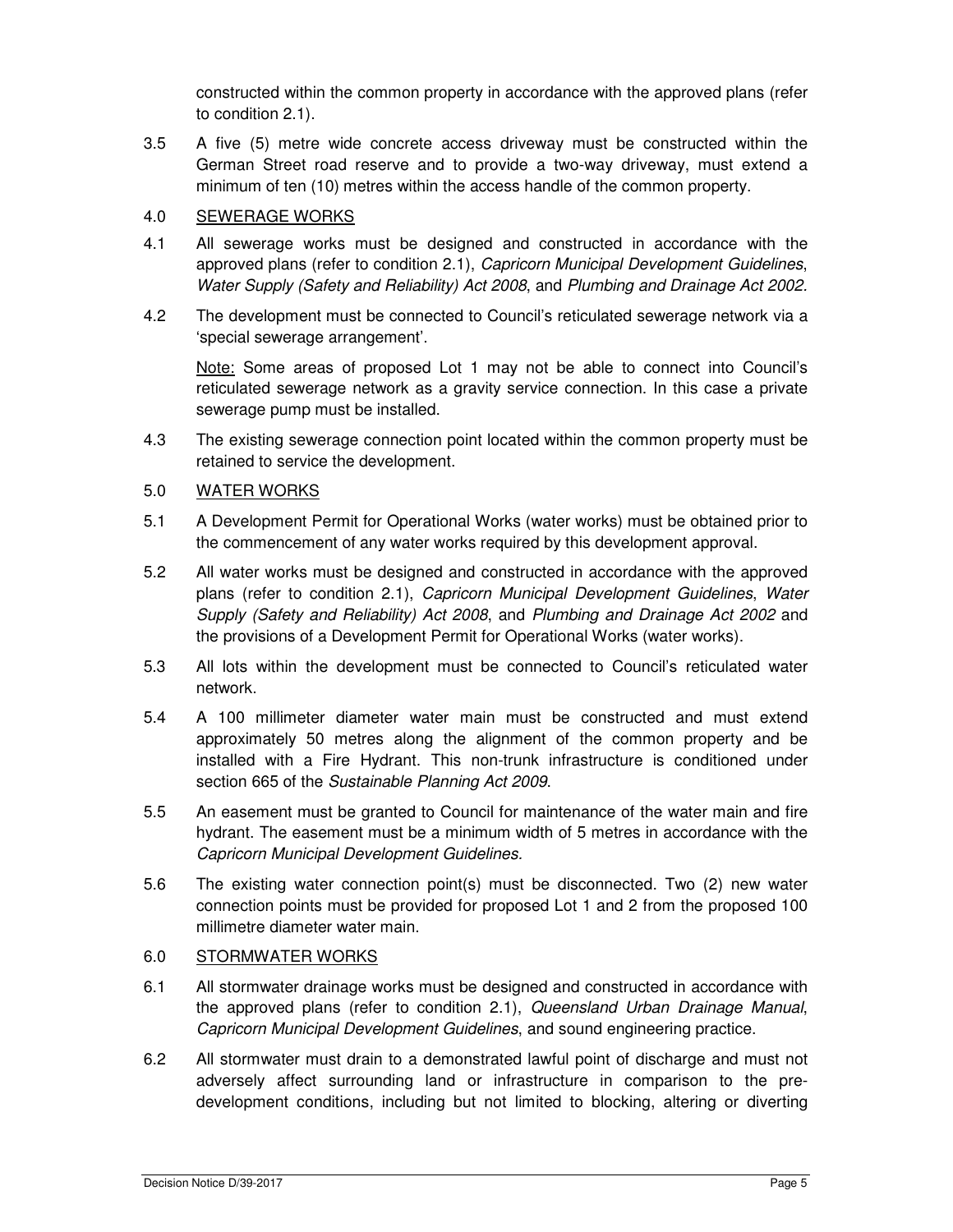existing stormwater runoff patterns or having the potential to cause damage to other infrastructure.

## 7.0 SITE WORKS

- 7.1 Cut and fill of the subject allotment(s) must be undertaken in accordance with the recommendations of the Slope Stability Assessment Report (refer to condition 2.1).
- 7.2 All earthworks must be undertaken in accordance with Australian Standard AS3798 "Guidelines on earthworks for commercial and residential developments".
- 7.3 Site works must be constructed such that they do not, at any time, in any way restrict, impair or change the natural flow of runoff water, or cause a nuisance or worsening to surrounding land or infrastructure.
- 7.4 Retaining structures above one (1) metre in height that are not incidental works to a Development Permit for Building Works, must not be constructed unless separately and specifically certified by a Registered Professional Engineer of Queensland and must be approved as part of a Development Permit for Operational Works (site works).
- 7.5 Retaining structures close to or crossing sewerage infrastructure must comply with Queensland Development Code, Mandatory Part 1.4 'Building over or near relevant infrastructure." The structure must be self-supporting and must not apply any additional load to Council's sewerage infrastructure.

# 8.0 ELECTRICITY

- 8.1 Underground electricity services to each lot must be provided in accordance with approved Operational Works Plans and the standards and requirements of the relevant service provider.
- 8.2 A Certificate of Electricity Supply from the relevant service provider must be provided to Council, prior to the issue of the Survey Plan Approval Certificate.

Note: The applicant can enter into a Negotiated Connection Establishment Contract with the Supplier for the provisioning of electrical services and/or street lighting. Provided the Applicant has undertaken all the conditions of the contract, including providing performance security, the Supplier will issue a Certificate of Electricity Supply.

## 9.0 TELECOMMUNICATIONS

- 10.0 Telecommunications services must be provided to each lot in accordance with the standards and requirements of the relevant service provider. Unless otherwise stipulated by telecommunications legislation at the time of installation, this includes all necessary pits and pipes, and conduits that provide a connection to the telecommunications network.
- 10.1 Evidence of acceptance of the works from the relevant service provider must be provided to Council, prior to the issue of the Survey Plan Approval Certificate.

Note: This will be a letter from either:

NBN a "Certificate of Practical Completion";

Telstra a "Telecommunications Agreement/Provisioning Letter"; or

A Licenced Carrier under the Telecommunications Act 1997 - signed documentation from a Registered Professional Engineer of Queensland - electrical engineer.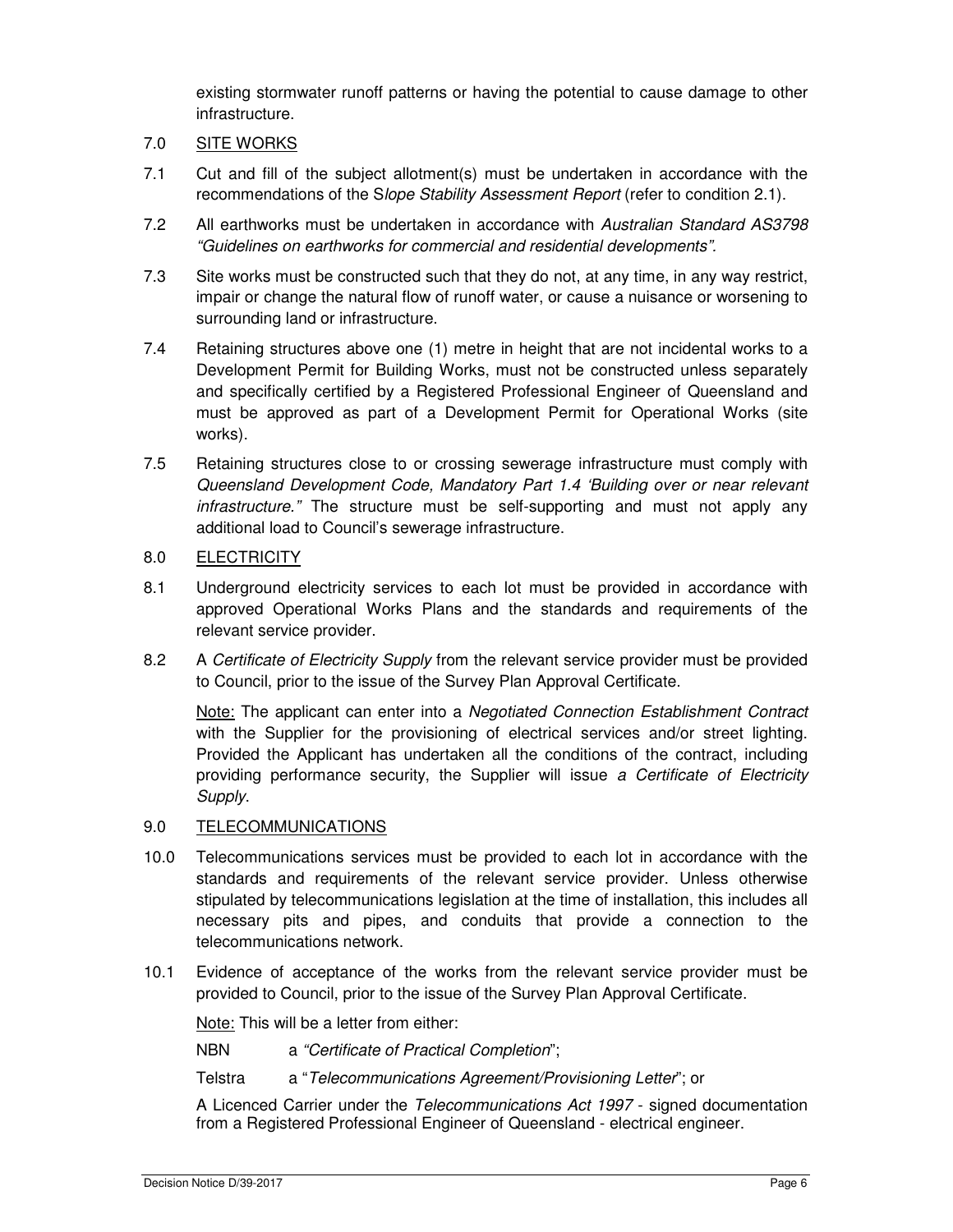# 11.0 ASSET MANAGEMENT

- 11.1 Any alteration necessary to electricity, telephone, water mains, sewerage mains, and/or public utility installations resulting from the development or in connection with the development, must be undertaken and completed at no cost to Council.
- 11.2 Any damage to existing stormwater, water supply and sewerage infrastructure, kerb and channel, pathway or roadway (including removal of concrete slurry from public land and Council infrastructure), that occurs while any works are being carried out in association with this development approval must be repaired at full cost to the developer. This includes the reinstatement of any existing traffic signs or pavement markings that may have been removed or damaged.
- 11.3 'As Constructed' information pertaining to assets to be handed over to Council and those which may have an impact on Council's existing and future assets must be provided prior to the issue of the Compliance Certificate for the Survey Plan. This information must be provided in accordance with the Asset Design and As Constructed Manual (ADAC).

# 12.0 ENVIRONMENTAL

- 12.1 The development must be undertaken in accordance with the recommendations in the approved "Environmental & Bushfire Review" and "Bushfire Hazard Assessment – Response to Further Information Request" (refer to condition 2.1.). Where there is a conflict between the abovementioned plans, the latter must take precedence.
- 12.2 The site must be cleared of all vegetation and thereafter, be maintained in a low-fuel state in accordance with "Bushfire Advice - Figure 2: Observed Vegetation Communities" and "Bushfire Hazard Assessment – Response to Further Information Request" (refer to condition 2.1).
- 12.3 All cleared vegetation must be removed from the site on the same day or as soon as practical. The cleared vegetation must not be burnt.
- 12.4 The following requirements apply to future buildings, structures and the property generally with respect to the bushfire hazard:
	- 12.4.1 All future buildings and structures must not be located within the 'Bushfire Attack Level – Flame Zone' refer to "Figure 4: Bushfire Attack Level and Asset Protection Zone" (refer to condition 2.1).
	- 12.4.2 All future buildings and structures must be constructed in accordance with Australian Standard AS3959 "Construction of buildings in bushfireprone areas" and in accordance with the Bushfire Attack Level indicated in "Figure 4: Bushfire Attack Level and Asset Protection Zone" (refer to condition 2.1).
	- 12.4.3 The property generally, both internal and external to the building envelopes, must be maintained in a low-fuel state in accordance with the approved plans for the Environmental & Bushfire Review and Bushfire Hazard Assessment – Response to Further Information Request (refer to condition 2.1.).
	- 12.4.4 All future buildings, structures and the property generally must be in accordance with the mitigation measures included in the Environmental & Bushfire Review and Bushfire Hazard Assessment – Response to Further Information Request (refer to condition 2.1.).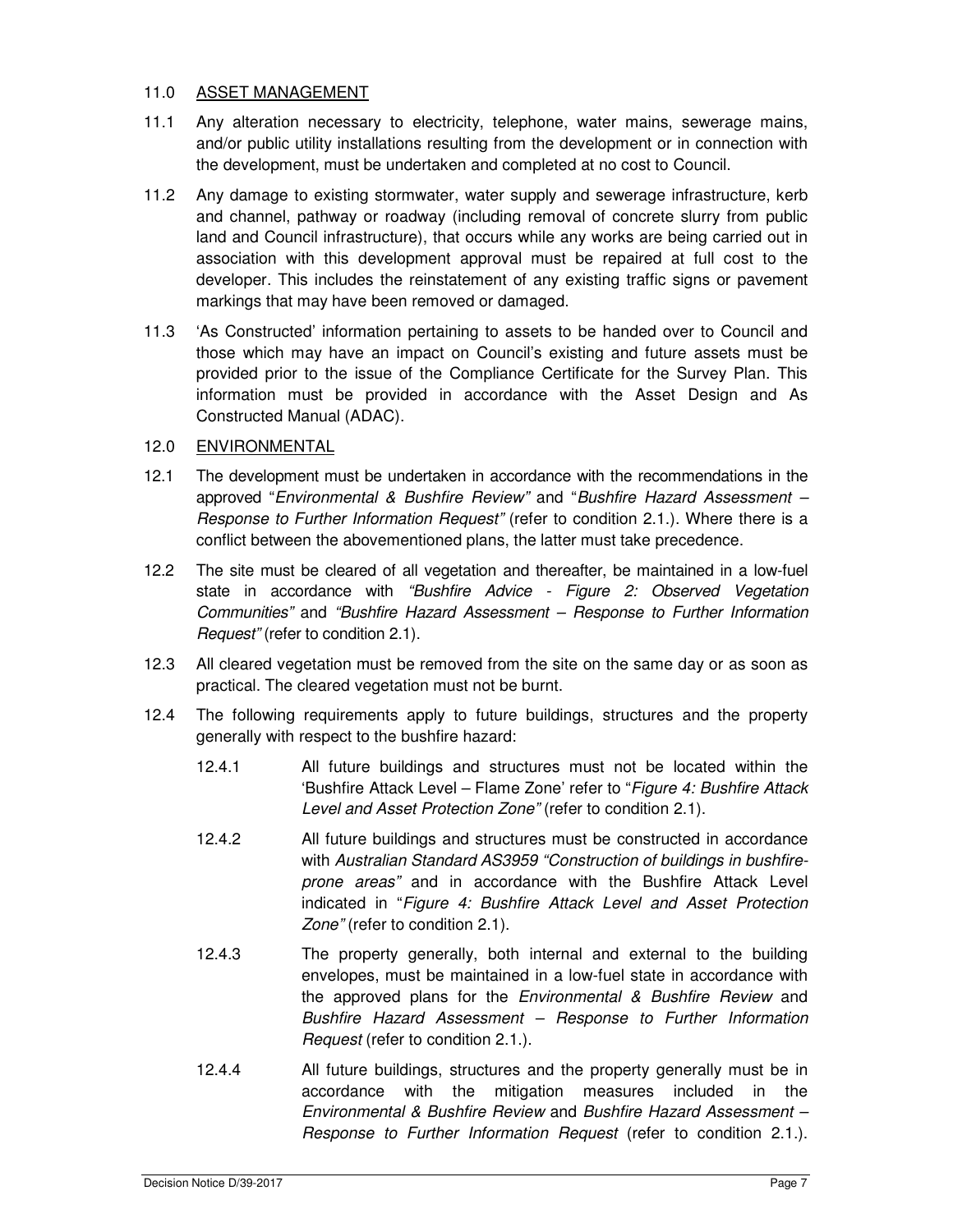Where there is a conflict between the abovementioned plans, the latter must take precedence.

## 13.0 OPERATING PROCEDURES

13.1 All construction materials, waste, waste skips, machinery and contractors' vehicles must be located and stored or parked within the development site. Storage of materials, or parking of construction machinery or contractors' vehicles must not occur within German Street.

#### ADVISORY NOTES

#### NOTE 1. Aboriginal Cultural Heritage

It is advised that under section 23 of the Aboriginal Cultural Heritage Act 2003, a person who carries out an activity must take all reasonable and practicable measures to ensure the activity does not harm Aboriginal cultural heritage (the "cultural heritage duty of care"). Maximum penalties for breaching the duty of care are listed in the Aboriginal cultural heritage legislation. The information on Aboriginal cultural heritage is available on the Department of Aboriginal and Torres Strait Islander and Multicultural Affairs website: www.datsip.qld.gov.au.

## NOTE 2. General Environmental Duty

General environmental duty under the Environmental Protection Act 1994 prohibits unlawful environmental nuisance caused by noise, aerosols, particles, dust, ash, fumes, light, odour or smoke beyond the boundaries of the development site during all stages of the development including earthworks, construction and operation.

## NOTE 3. General Safety Of Public During Construction

The Work Health and Safety Act 2011 and Manual of Uniform Traffic Control Devices must be complied with in carrying out any construction works, and to ensure safe traffic control and safe public access in respect of works being constructed on a road.

#### NOTE 4. Infrastructure Charges Notice

This application is subject to infrastructure charges in accordance with Council policies. The charges are presented on an Infrastructure Charges Notice.

#### NOTE 5. Clearing within Road Reserve

It is a requirement under the Nature Conservation Act 1992 that an approved Tree Clearing Permit is obtained from the Department of Environment and Heritage Protection, prior to any tree clearing activities that are to occur within a road reserve that is under Council control.

## NOTE 6. Property Note (Slope Stability)

All future structures including dwelling houses within the subject allotment(s) must be constructed in accordance with the recommendations of the Slope Stability Assessment Report (refer to condition 2.1).

## NOTE 7. Property Note (Bushfire Hazard)

All future buildings, structures and the property generally with respect to the bushfire hazard must be done in accordance with: Australian Standard AS3959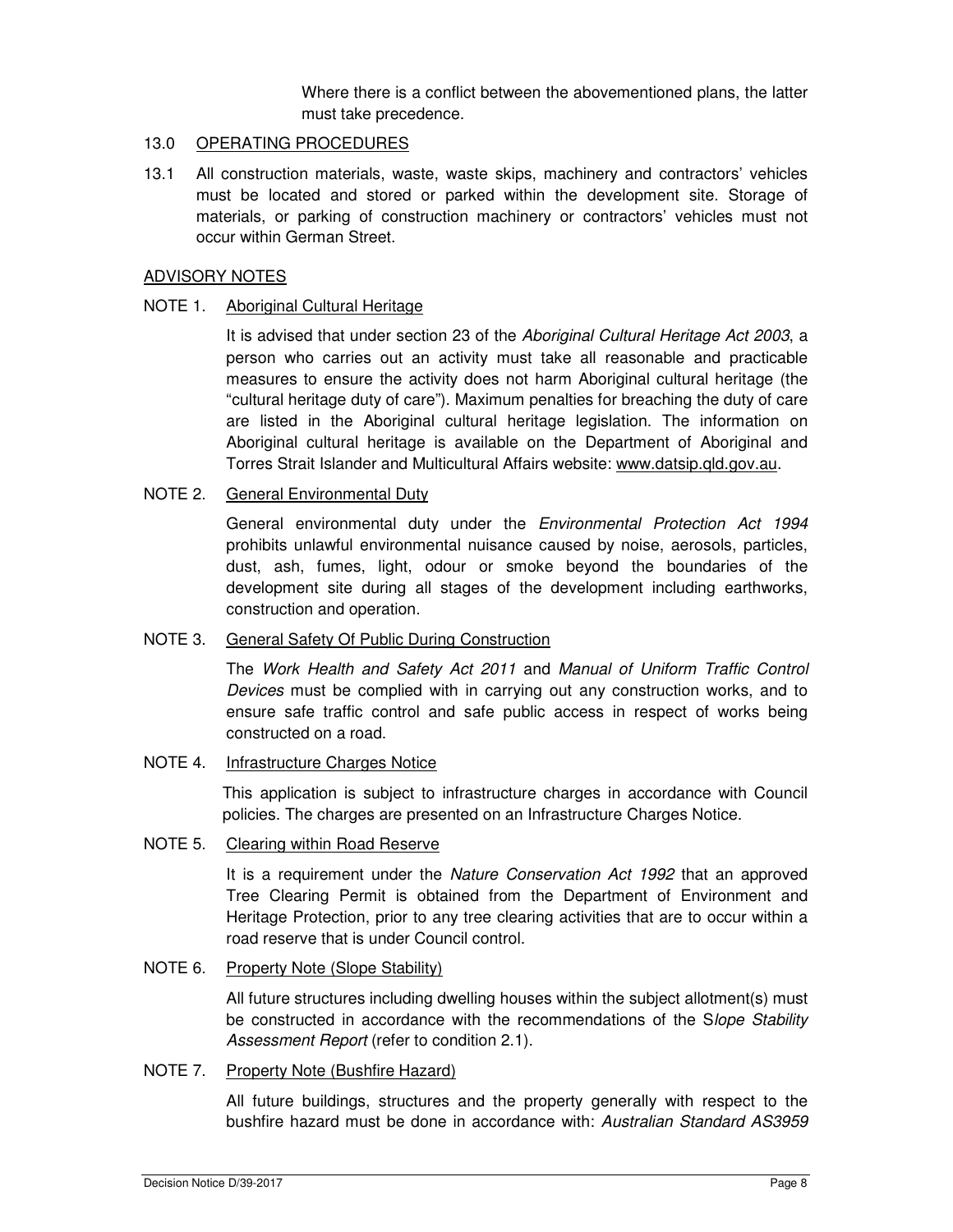"Construction of buildings in bushfire-prone areas", "Environmental & Bushfire Review" and "Bushfire Hazard Assessment – Response to Further Information Request" and "Figure 4: Bushfire Attack Level and Asset Protection Zone". Refer to the approved plans (condition 2.1) of D/39-2017.